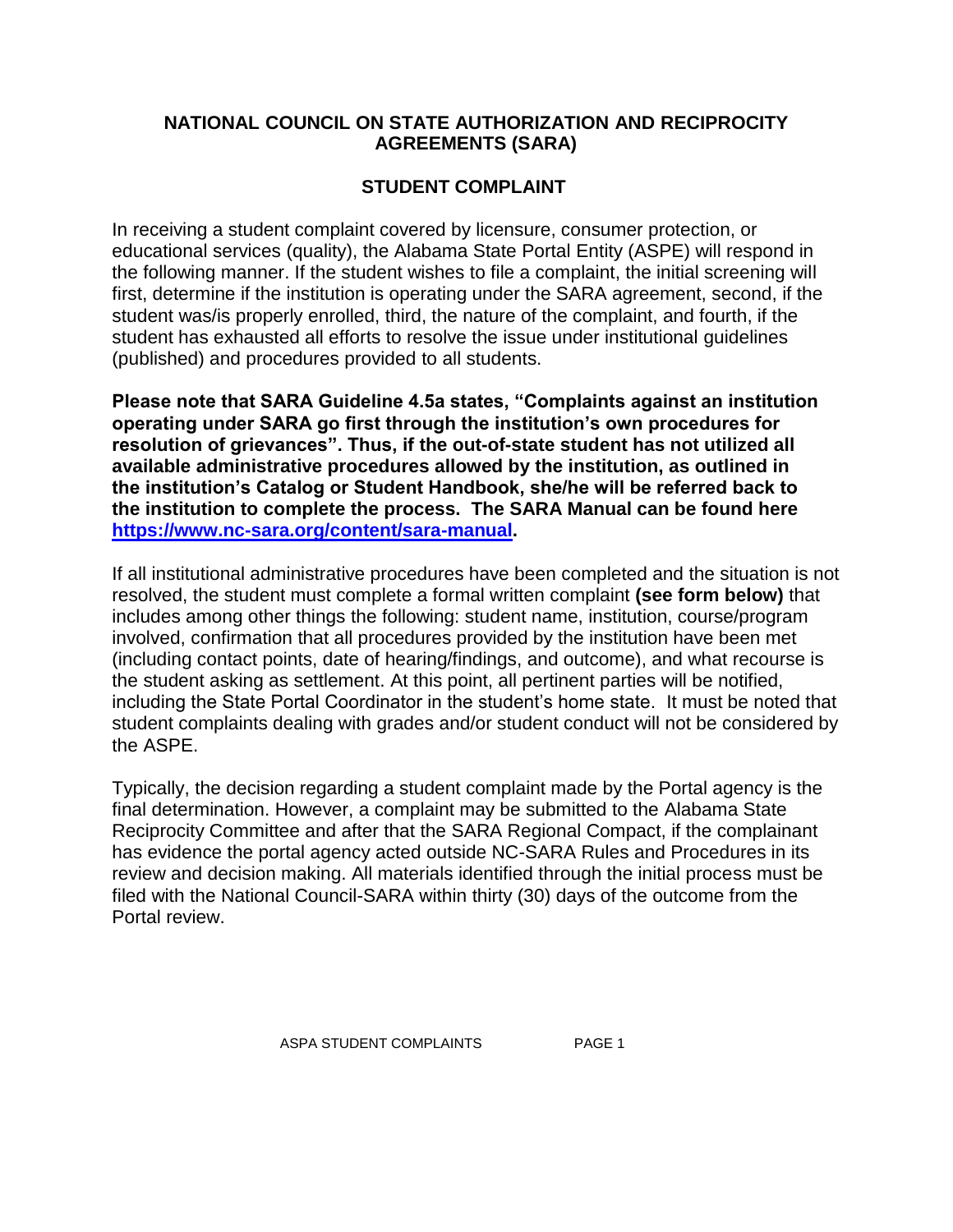## **NATIONAL COUNCIL ON STATE AUTHRORIZATION AND RECIPROCITY AGREEMENTS (NC-SARA) STUDENT COMPLAINT FORM**

This form must be completed and on file with the Alabama State Portal Entity (ASPE) before any student complaint will be reviewed. Telephone and/or electronic delivered complaints may be considered under emergency circumstances, but in all complaints, the institution's administrative procedures in dealing with student complaints must be completed or documented as to the student's efforts to resolve a complaint. The following must be completed and submitted within two years of the grievance.

| Name of Complainant: Name of Complainant:                                                                                                                                                                                     |                                                                     |                                                                                                                             |            |
|-------------------------------------------------------------------------------------------------------------------------------------------------------------------------------------------------------------------------------|---------------------------------------------------------------------|-----------------------------------------------------------------------------------------------------------------------------|------------|
| Home Address: North American State of the Address of the Address of the Address of the Address of the Address of the Address of the Address of the Address of the Address of the Address of the Address of the Address of the |                                                                     |                                                                                                                             |            |
|                                                                                                                                                                                                                               | (Street)                                                            | (City)                                                                                                                      | (ZIP code) |
| Contact Phone Number: 1997                                                                                                                                                                                                    | (Home)                                                              | (Cell)                                                                                                                      |            |
| Student ID Number:                                                                                                                                                                                                            |                                                                     | <u> 1989 - Andrea Station Barbara, amerikan personal personal personal personal personal personal personal personal per</u> |            |
| Email Address: No. 1997 - All Annual Address: No. 1997 - All Annual Address: No. 1997 - All Annual Address: No                                                                                                                |                                                                     |                                                                                                                             |            |
|                                                                                                                                                                                                                               |                                                                     |                                                                                                                             |            |
| Affiliation with institution (check one)                                                                                                                                                                                      |                                                                     |                                                                                                                             |            |
| Currently enrolled                                                                                                                                                                                                            |                                                                     |                                                                                                                             |            |
| Former student                                                                                                                                                                                                                |                                                                     |                                                                                                                             |            |
|                                                                                                                                                                                                                               |                                                                     | Parent or guardian of student as identified and authorized under the Family Educational Right                               |            |
|                                                                                                                                                                                                                               | to Privacy Act (FERPA) and provided for by the student's signature: |                                                                                                                             |            |
|                                                                                                                                                                                                                               |                                                                     |                                                                                                                             |            |

Student Signature

\_\_\_\_\_\_\_\_\_\_\_\_\_\_\_\_\_\_\_\_\_\_\_\_\_\_\_\_\_\_\_\_\_\_\_\_\_\_\_\_\_\_\_\_\_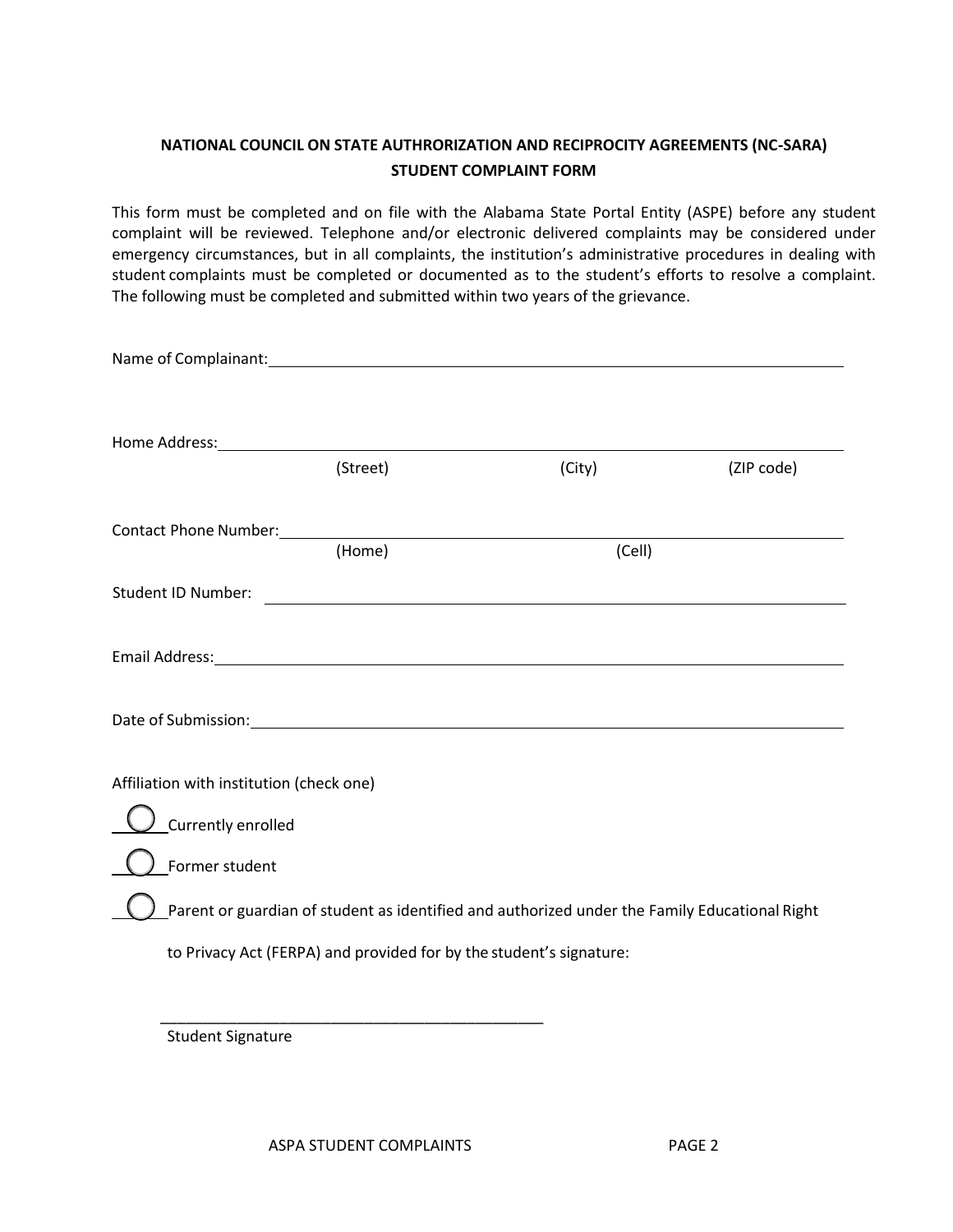Other, (e.g. VA Counselor, Social Worker, etc.) Identify by name and authority.

| Institution Name: University of the Contract of the Contract of the Contract of the Contract of the Contract of the Contract of the Contract of the Contract of the Contract of the Contract of the Contract of the Contract o |                          |
|--------------------------------------------------------------------------------------------------------------------------------------------------------------------------------------------------------------------------------|--------------------------|
| Have you completed the institution's formal grievance/appeal process? $\sqrt{2}$                                                                                                                                               | Yes<br>No<br>(Check One) |
|                                                                                                                                                                                                                                |                          |
| If No, provide a complete explanation why you did not complete the process.                                                                                                                                                    |                          |
| If Yes, submit all pertinent documents to include minutes of hearings, correspondence (letters and                                                                                                                             |                          |
| email), and findings to establish your having met all institutional procedures for complaints.                                                                                                                                 |                          |
|                                                                                                                                                                                                                                |                          |
| From/Month-day-year                                                                                                                                                                                                            | To/Month-day-year        |
| Complaint Description (attach to this form, please provide the following information/documents:                                                                                                                                |                          |
| 1. Describe your complaint in full detail, including all names of faculty, administrators, and college                                                                                                                         |                          |

- personnel contacted about the complaint. Include in your transmission all documents that you have in your possession related to your complaint.
- 2. Provide all contact information, e.g. phone number, email addresses, etc., for institutional staff you have contacted.
- 3. State for the record what recourse (result) you are seeking by filing this complaint with the Alabama Commission on Higher Education acting as the NC-SARA Alabama State Portal Entity (ASPE).
- 4. Family Education Rights and Privacy Act (FERPA) Consent to Release Student Information Form (found at [http://ache.edu/AlaPortal.aspx\)](http://ache.edu/AlaPortal.aspx)